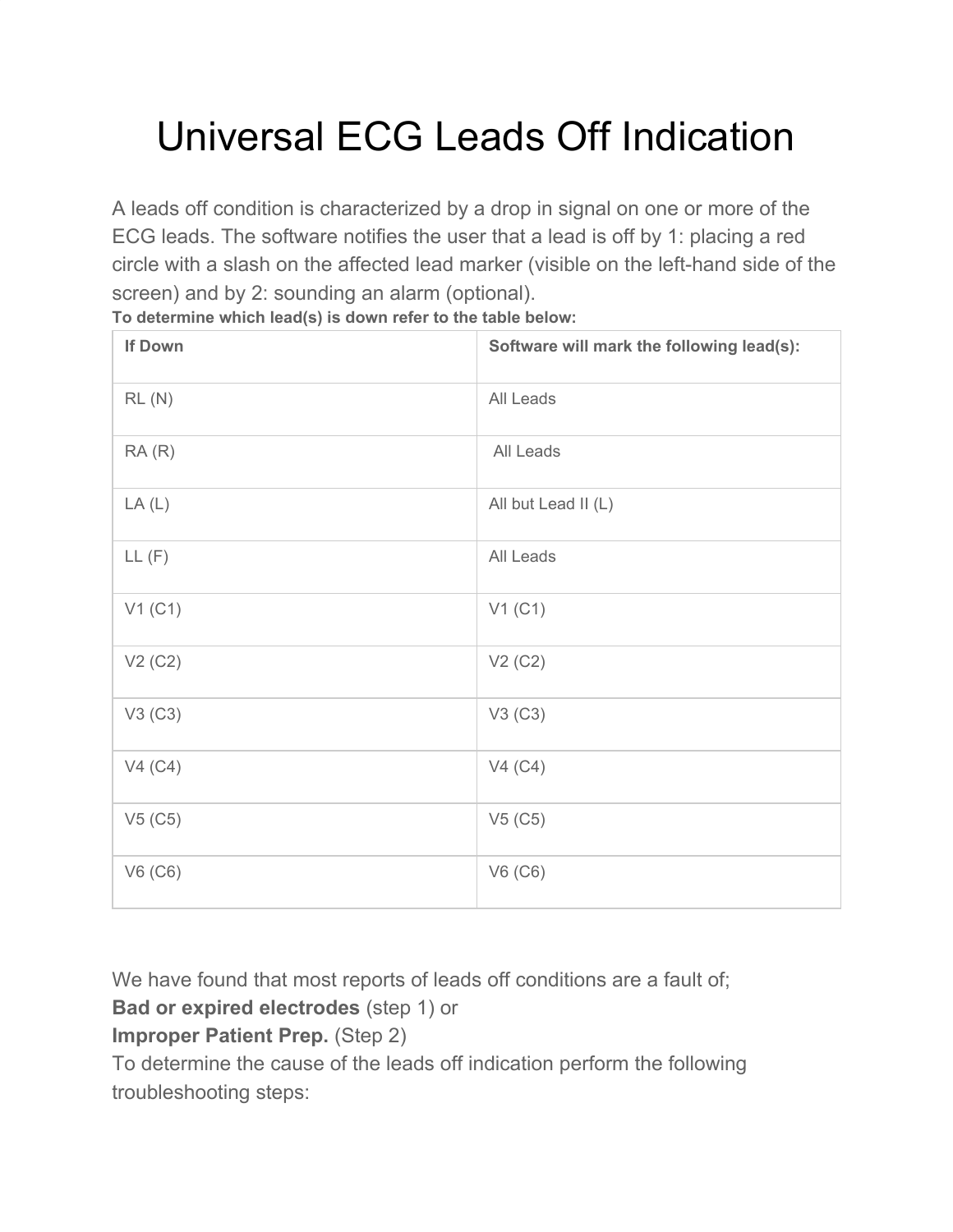#### 1. **Inspect the electrode and electrode adapter:**

a. Check the expiration date located on the electrode package. Patient electrodes have a conductive gel that breaks down over time and will cause a leads off condition and or artifact in the tracing.

b. Replace the electrodes on the patient with a known good package of non-expired electrodes.

c. Re-run the ECG test.

#### 2. **Ensure the patient is properly prepared:**

a. If necessary, shave the electrode sites.

b. Thoroughly clean the areas and allow to dry.

c. Prep skin by briskly rubbing with gauze, being careful not to break or damage the skin.

d. Apply each electrode, adhesive side down to desired site. Ensure the electrodes are not

expired.

e. For positive electrode contact, start from outer edge and run your finger around the

electrode several times, working toward the center.

f. Connect the cables to the patient ensuring correct lead placement.

g. If these steps are followed and the leads-off condition remains continue to step 3

#### 3. **Inspect the electrode adapter:**

a. Ensure the adapter ("alligator" clip or snap adapter) is not damaged by connecting the

adapter to a different lead wire for instance Lead V6 is off but all the other leads appear

to have a good connection, swap the electrode adapter from V6 with V5, is the leads off

condition moves with the electrode adapter, replace the electrode adapters PN 5000-

1917.

4. **Inspect the electrode:** If steps 1-3 do not solve the problem try replacing the electrode and ensuring the

the new electrode has sufficient conductive gel and contact to the skin.